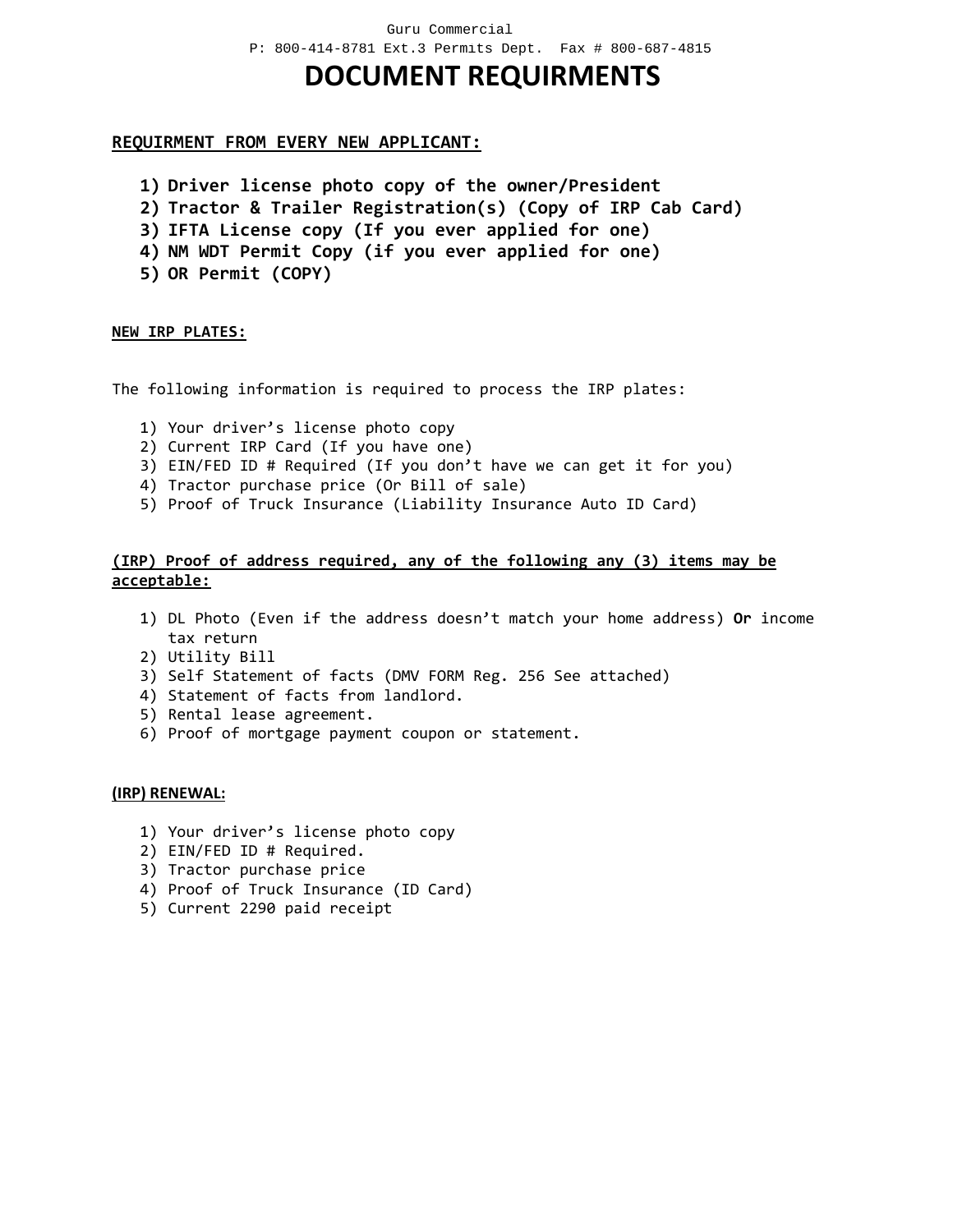# **GURU COMMERICAL P: 800-414-8781 Permits Dept. Fax # 800-687-4815**

|                  |             |             |              |                           | EMAIL: PERMITS@GURUCOMMERCIAL.COM                   |                            |                                                                                             |                                                                                              |      |
|------------------|-------------|-------------|--------------|---------------------------|-----------------------------------------------------|----------------------------|---------------------------------------------------------------------------------------------|----------------------------------------------------------------------------------------------|------|
|                  |             |             |              |                           | PLEASE COMPLETE THIS TO THE BEST OF YOUR KNOWLEDGE: |                            |                                                                                             |                                                                                              |      |
|                  |             |             |              |                           |                                                     |                            |                                                                                             | YOUR NAME: __________________________________COMPANY NAME_______________________             |      |
|                  |             |             |              |                           |                                                     |                            |                                                                                             |                                                                                              |      |
|                  |             |             |              |                           |                                                     |                            |                                                                                             |                                                                                              |      |
|                  |             |             |              |                           |                                                     |                            |                                                                                             |                                                                                              |      |
|                  |             |             |              |                           |                                                     |                            |                                                                                             |                                                                                              |      |
|                  |             |             |              |                           |                                                     |                            |                                                                                             |                                                                                              |      |
|                  |             |             |              |                           |                                                     |                            | KYU#_____________NM_WDT#__________________IFTA_ACCT#_________________EXPRESS_CODE__________ |                                                                                              |      |
|                  |             |             |              |                           |                                                     |                            |                                                                                             |                                                                                              |      |
|                  |             |             |              |                           |                                                     |                            | Ownership/Shareholder Information: Officers, Partners, or LLC members:                      | Type of Business: _______Sole Proprietorship ______Partnership ______Corporation ________LLC |      |
|                  |             |             | (Full Name)  |                           |                                                     | (Title)                    |                                                                                             | (SS#)                                                                                        |      |
|                  |             |             |              |                           | (Full Name) (Title)                                 |                            |                                                                                             | $(SS \# )$                                                                                   |      |
|                  |             |             |              |                           |                                                     |                            |                                                                                             |                                                                                              |      |
| <b>UNIT</b><br># | <b>YEAR</b> | <b>MAKE</b> | <b>MODEL</b> | LIC.<br><b>PLATE</b><br># | <b>LOADED</b><br><b>GVW</b>                         | <b>EMPTY</b><br><b>GVW</b> | <b>PURCHASE</b><br><b>PRICE</b><br>& DATE                                                   |                                                                                              | VIN# |
|                  |             |             |              |                           |                                                     |                            |                                                                                             |                                                                                              |      |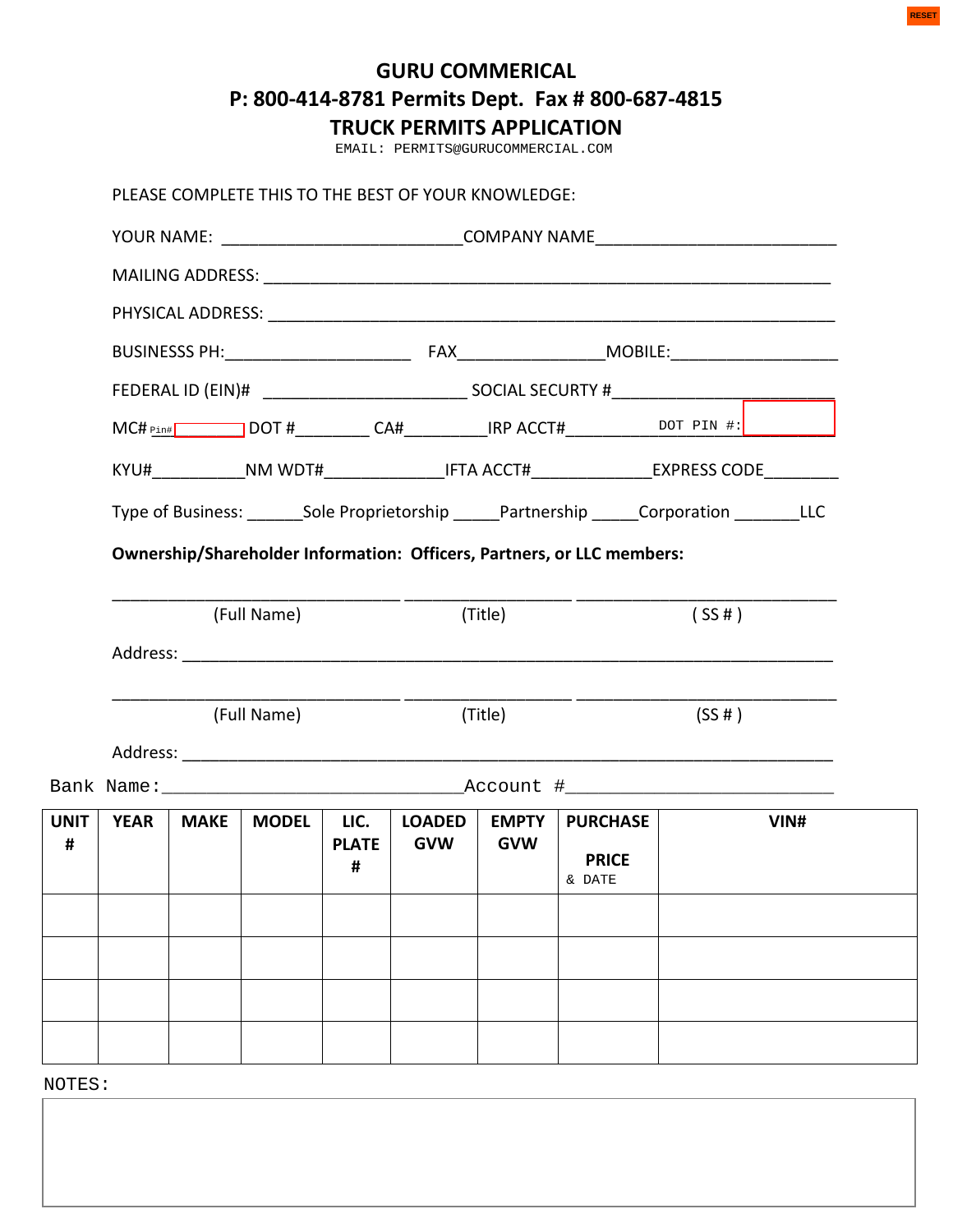#### **GURU COMMERCIAL SERVICE ORDER FORM**

|                                           | Your Name: Name: Name Service School and Name School and Name School and Name School and Name School and Name School and Name School and Name School and Name School and Name School and Name School and Name School and Name | DBA: ________________                                                                                                                                                                      | PH#                           |                                                     |
|-------------------------------------------|-------------------------------------------------------------------------------------------------------------------------------------------------------------------------------------------------------------------------------|--------------------------------------------------------------------------------------------------------------------------------------------------------------------------------------------|-------------------------------|-----------------------------------------------------|
| <b>Only Check</b><br>the items<br>Ordered | <b>DESCRIPTION</b>                                                                                                                                                                                                            | (Fee Varies)                                                                                                                                                                               | <b>Service</b><br><b>Fees</b> | <b>Company Use</b><br>Only<br><b>Date Processed</b> |
|                                           |                                                                                                                                                                                                                               | Fuel Tax Filing (IFTA TAX \$44.99, NM \$49.99, KYU \$49.99)                                                                                                                                |                               |                                                     |
|                                           | (Application fee \$300)<br>ICC/MC                                                                                                                                                                                             |                                                                                                                                                                                            | \$149.99                      |                                                     |
|                                           | (Free no Application Fee)<br>DOT #                                                                                                                                                                                            |                                                                                                                                                                                            | \$49.99                       |                                                     |
|                                           | MCS-150 Biennial                                                                                                                                                                                                              | (NO appliation Fee)                                                                                                                                                                        | \$64.99                       |                                                     |
|                                           | (Application fee \$30)<br>BOC-3                                                                                                                                                                                               |                                                                                                                                                                                            | \$49.99                       |                                                     |
|                                           | MOTOR CARRIER PERMIT (MCP) and Pull Notice                                                                                                                                                                                    |                                                                                                                                                                                            | \$64.99                       |                                                     |
|                                           | (Free No application fee)<br>CA#                                                                                                                                                                                              |                                                                                                                                                                                            | \$49.99                       |                                                     |
|                                           | (No Application Fee)<br>$EIN$ #                                                                                                                                                                                               |                                                                                                                                                                                            | \$49.99                       |                                                     |
|                                           |                                                                                                                                                                                                                               | Mid-Year IRP Changes: Add Unit: \$100 Per/Unit Delete: \$50 Per/unit.                                                                                                                      | \$49.99                       |                                                     |
|                                           | NEW MEXICO WDT (\$7 Application Fee)                                                                                                                                                                                          |                                                                                                                                                                                            | \$49.99                       |                                                     |
|                                           | <b>IFTA LICENSE</b>                                                                                                                                                                                                           | (\$10+\$2 per decal Annual)                                                                                                                                                                | \$49.99                       |                                                     |
|                                           |                                                                                                                                                                                                                               | FREIGHT BROKER AUTHORITY (\$300 Application fee)                                                                                                                                           | \$99.99                       |                                                     |
|                                           | FORM 2290 (Electronic Filings) (Fee \$550)                                                                                                                                                                                    |                                                                                                                                                                                            | \$49.99                       |                                                     |
|                                           | REINSTATMENT OF AUTHORITY (Reinstatement \$80)                                                                                                                                                                                |                                                                                                                                                                                            | \$49.99                       |                                                     |
|                                           | $UCR$ (\$82 Fee)                                                                                                                                                                                                              |                                                                                                                                                                                            | \$49.99                       |                                                     |
|                                           |                                                                                                                                                                                                                               | IRP PLATES (Cost varies per Tractor. \$174.99 for the 1st tractor+\$100 per each addtional tractor)                                                                                        | \$174.99                      |                                                     |
|                                           |                                                                                                                                                                                                                               | Corporation/LLC Formation Package \$749 (takes 20-30day) \$949-(4) Days                                                                                                                    | $$749 \leftarrow$             | \$949 if needed in (4) Days                         |
|                                           | Name Change/Corrections                                                                                                                                                                                                       | (per application/Department)                                                                                                                                                               | \$49.99                       |                                                     |
|                                           | Address Change                                                                                                                                                                                                                | (per dept.)                                                                                                                                                                                | \$34.99                       |                                                     |
|                                           |                                                                                                                                                                                                                               | Company formation flat Service Fee (ICC/MC, DOT, BOC-3, NM, IFTA)                                                                                                                          | \$399.99                      |                                                     |
|                                           |                                                                                                                                                                                                                               | Prepass (No application fee) Add/Deletes Per unit: \$49.99                                                                                                                                 | \$74.99                       |                                                     |
|                                           |                                                                                                                                                                                                                               | Flat \$499.99 Annual service fee per unit. This includes IRP, Plates & Fuel Tax *                                                                                                          | \$499.99                      |                                                     |
|                                           |                                                                                                                                                                                                                               | * Anything not listed and any specials request will be \$49.99 Per change/Per vehicle.<br>(ELECTRONIC FILINGS)<br>NOTE: For special request & package price, please call for a free quote. |                               |                                                     |
| PRINT NAME:                               |                                                                                                                                                                                                                               |                                                                                                                                                                                            |                               |                                                     |
|                                           |                                                                                                                                                                                                                               |                                                                                                                                                                                            |                               |                                                     |
| SIGNATURE:                                |                                                                                                                                                                                                                               |                                                                                                                                                                                            |                               |                                                     |
|                                           |                                                                                                                                                                                                                               | *Flat Rate \$499.99 Package includes only the following: DOT, MC, BOC-3, IFTA, UCR, CA#, EIN# & NM.                                                                                        |                               |                                                     |
|                                           |                                                                                                                                                                                                                               | *Rates are subjected to change at anytime. All charges will be confirmed with customer before processing.                                                                                  |                               |                                                     |
|                                           |                                                                                                                                                                                                                               | *We can customize a quote if you own more than (10) units. Please call for details.                                                                                                        |                               |                                                     |
|                                           |                                                                                                                                                                                                                               | *Please note Federal & State departments charge their own application & processing fees. These fees will be charged to your                                                                |                               |                                                     |
|                                           | credit card in addition to our service fees.                                                                                                                                                                                  |                                                                                                                                                                                            |                               |                                                     |
|                                           |                                                                                                                                                                                                                               | * Fuel Tax- If you don't fill out our miles/gallons form any additional work would be \$75 per unit.                                                                                       |                               |                                                     |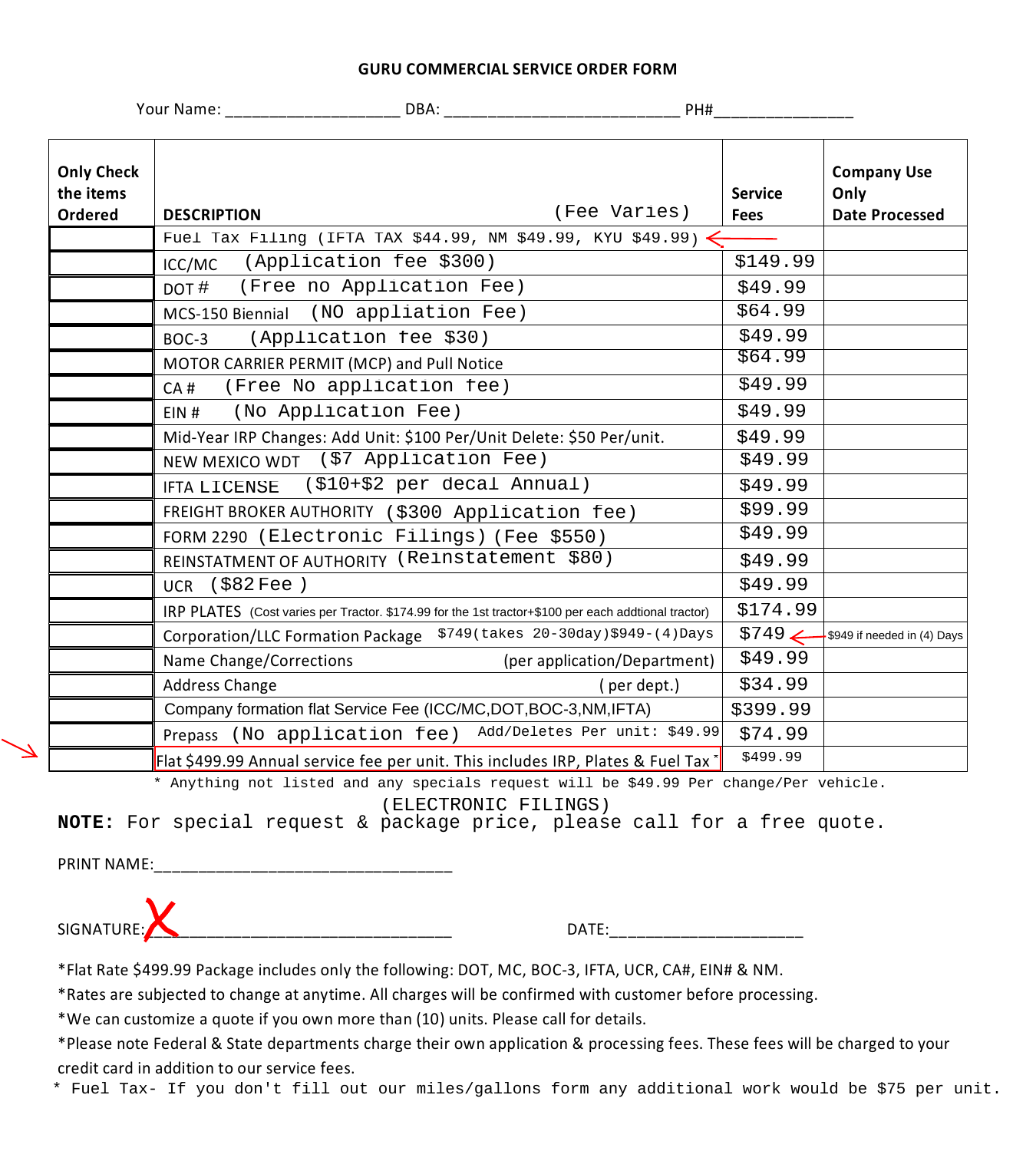### **GENERAL POWER OF ATTORNEY**

omethoridation of the south of the south of the south of the south of the south of the south of the south of the south of the south of the south of the south of the south of the south of the south of the south of the south Á BBBBBBBBBBBBBBBBBBBBBBBBBBBBBBBBBBBBBBBBBBBBBBBBBBBBBBBBBBBBBBUHVLGLQJGRLQJEXVLQHVVDW Á BBBBBBBBBBBBBBBBBBBBBBBBBBBBBBBBBBBBBBBBBBBBBBBBBBBBBBBBBBBBBBBBBBBBBBBBBBBBBBBBBB ZYUWÜÁZWŠŠÁDEÖÖÜÒÙÙÐÉKZY^à^ÁBE][ādŐY¦'ÁÔ[{{^¦&ãBAÚ^¦{ãoÁDãå¦^••KÁMÍFÎÁYBÄÙ@eqÁDEç^ÁAG€€  $\bigotimes$  (21 ^ .) [BEO OBOUHI EI Asse A ^ ADEQ : } ^ ^ EB EEZER SOARCE ^ } OF DEA T^ÁOE^}oÁ^@eoHÁ@eq^ÁY||Á|[,^¦Áeo}åÁeŏo@¦¦ãc^Áq{ÁeaSoÁ{}Á{^Áa^@eo}Áq{¦Á{[q'¦Áseo¦¦ãl¦Á{\|æc^åÁdao}•æSoã{}•ÈÁ V@Aj[\^¦Ábe}åÁbeŏQQ¦lãCÁQede|ÁbeŏcQl¦ã^Á{^ÁDE^}cÁd{Á{æ}æt^Ábe}åÁ&{}å~&oÓbed|Á{-Á{^Ábe-æãl•Ábe}åÁd{Á ^¢^¦&ã^Áæµ|Áj-Áj^Á^\*æþÁã†@orÁæ}åÁj[¸^¦●ÉÁ§}&|ˇåã}\*ÁæqµÁã†@orÁæ}åÁj[¸^¦●Áœ@eonÓQÁjæĉ>ã^Á§jÁc@Á\*c\*¦^ĚÁÁ T^AOL\*^}oGA|¸^¦∙A©ea†A§&|`å^E&n`oA|oAn^Aã{ãc^åA{E&©^A|¸^¦A{K FÈÁÁÚ¦^]æ}^ÉÁrã}Éáa}åÁa}^Ás[&´{^}orÁ,ão@Áaa}^Á\*[ç^¦}{^}caaþÁs[å^Á{¦Áae\*^}&^Éáa}&|ĭåa}\*ÉásĭcÁ;[oÁa]ãe^åÁq{ÉÁ  $\widetilde{\mathcal{B}}$   $\widetilde{\mathcal{B}}$   $\widetilde{\mathcal{B}}$   $\widetilde{\mathcal{B}}$   $\widetilde{\mathcal{B}}$   $\widetilde{\mathcal{B}}$   $\widetilde{\mathcal{B}}$   $\widetilde{\mathcal{B}}$ aab2ÁÚ¦^]aa^BÁã}Áaa}âÁa?^ÁQOVO báaa}âÁ;c@}Áea¢Á^c'¦}•Á;ãr@Á^â^¦aab¥mCaae^BÁj{&aabÉaaa}âÁ;c@}¦Áf[c^¦}{^}caabÁ à[åãM∙ÈÀ àÈÁNU àcana]Á§ -{¦{æaã}Á(¦Ás[&`{^}orÁ√{{Áaa}^Á\*[ç^¦}{^}on{¦ÁaorÁae\*^}&a^•Ézaa}åÁ,^\*[cãaez^Éz&{{]¦{ã^ÉÁ{¦Á  $\cdot$  ^  $\alpha$ <sup> $\wedge$ </sup> $\overline{A}$   $\rightarrow$   $\overline{A}$   $\rightarrow$   $\overline{A}$   $\rightarrow$   $\overline{A}$   $\rightarrow$   $\overline{A}$   $\rightarrow$   $\overline{A}$   $\rightarrow$   $\overline{A}$   $\rightarrow$   $\overline{A}$   $\rightarrow$   $\overline{A}$   $\rightarrow$   $\overline{A}$   $\rightarrow$   $\overline{A}$   $\rightarrow$   $\overline{A}$   $\rightarrow$   $\overline{A}$   $\rightarrow$   $\overline{A}$   $\rightarrow$   $\overline{A}$ Ù 8@4[¦ •Á, ā|kà^kāj&|`åāj\*BàĭcÁ, [cÁa]āz^åÁq{AQÜÚBÁQOVOLBÁq¦¦{AGGJ€BÁ∧\*ãrdænāj}•BÁsādā;\*Áæ)åÁ∧}^ æl+Á ag\åÁ&[¦][¦aseã[}Á[¦ÁŠŠÔÁãã}\*Á§}Áæ}^Á{→Ác@∧ÁlÀcæe^●ÈÁ V@AUI ^\A ADECI}^^A@eHAB^ASI}•cl`^åABilana|^AseAseAO^}^\apAUI ^\A ADECI}^^EV@AFaczi\*AFA|^8ãaBA ][ˌ^¦•Á§Á[ơ§βc^}å^åÁ{Á@{ã¤Á{¦Á^•dæcá@Á^}^¦æþÁ[ˌ^¦•Á¦æ}c^åÁ§Á@éÁÚ[ˌ^¦Á[~ÁŒq{¦}^^Á§Áæ}^Á {aa}}^¦BA Que contra A MOZA de la Bast de la Antigua de la Angelida Contra Angelia A angelia A Guessa to Angelia A de la  $\land$ [ $\&$  {  $\land$ } $\&$ T^ÁOE^}oÁv@eb|Áã^Á^}oã(våÁo{Á^æ∙[}æà|^Á&[{]^}●æaã})Á{¦Áæ}^Á^¦çã&^●Á¦¦çãã^åÁæeÁ{^ÁOE^}oÉAT^ÁOE^}oÁ •@eoHhâvAv}cãþvåAq{Ávã à l•^{^}ch{-AbdHAvaer[}aaà|^Avac]^}•^•A§& ll^åA§A&{}}^&aã}A{ão@Axo26rAÚ[ ^ lÁr-Á OEq[;}^^B V@5hÚ[ ^¦h[~ADEct]}^^h(@ep|há^&[{^h(~^&oã{^h{aj{^aãæ^|^hao}åh(@ep|h}[chà^heo-^&c^åhà^h{^^hàõ+caàqãô^h{|h |æ&\Ā,-Ă,^}cæþ&Q{]^c^}&^ÉA^c&^]oAse>Á, æŝÁa^Á}¦[çãa^åÁ,c@^¦,ã^Áa^Áao}Àaa}]|ā&æà|^Á∙cæc^Á∙cæc\*c^ÉAÁV@sÁ. Ú[ ^¦Á, ÁQGeql¦}^^Á∙@ea||ÁSql}ca}`^Á;}caþÁsea}&^||^åÁ-¦[{Áåæne^Á; Á∙ã\*}a}\*`ÉÀ/@6rÁÚ[ ^¦Á; ÁQGeql¦}^^Á; æê Á à^Á^ç[\^åÁa^Á{^ÁænÁæ}^Áa3{^Áa^Á}¦[çãa3}\*Á{¦ānz^}Á{[cā&^Áa{Á{^ÁOE^}dĂ Á ÖæråÁ<sup>'</sup>'''''A Á Á ŸUWÜÂJ@PŒ/WÜÒKÁ ١ BBBBBBBBBBBBBBBBBBBBBBBBBBBBBBBBBB Á ŸUWÜÁJÜQÞVÒÖÁRMŠŠÁŠÒÕŒIŠÁÞŒI ÒKÁ Á BBBBBBBBBBBBBBBBBBBBBBBBBBBBBBBBBB Á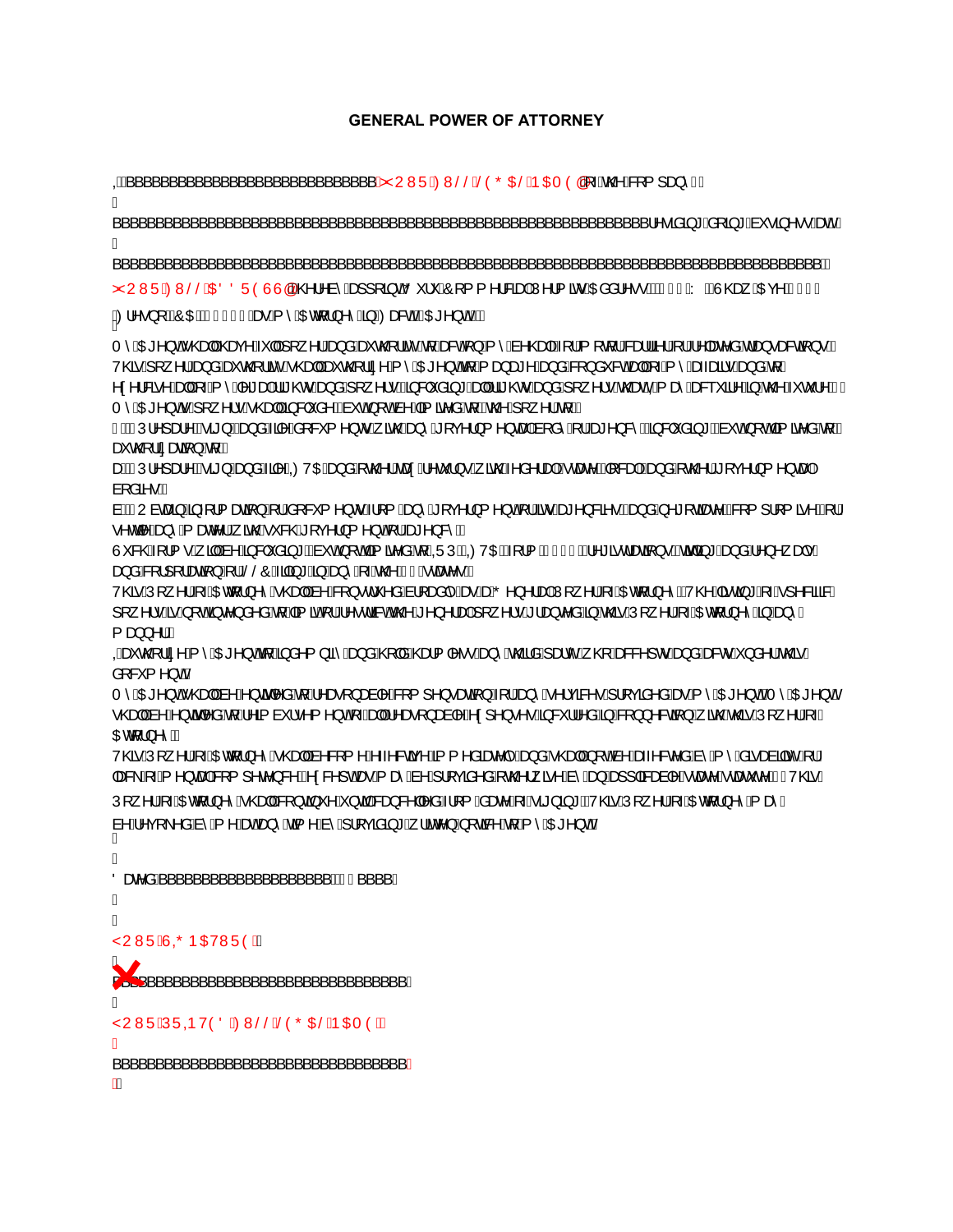

**PO Box 275** Kerman, CA 93630 Ph: 800-414-8781 permits@gurucommercial.com www.gurucommercial.com

I authorized Guru Commercial to charge/debit my credit card number below for my trucking business related fees and Guru Commercial processing fees as needed from time to time. This agreement is effective immediately until revoked in writing.

## **Authorization to Charge Credit Card**

| <b>TYPE OF CARD</b>  | <b>VISA</b> | <b>MASTERCARD</b> |  |
|----------------------|-------------|-------------------|--|
| <b>CREDIT CARD#</b>  |             |                   |  |
| <b>EXPIRATION</b>    |             | <b>CARD</b>       |  |
| <b>DATE</b>          |             | <b>CODE</b>       |  |
| <b>FULL NAME AS</b>  |             |                   |  |
| <b>IT APPEARS ON</b> |             |                   |  |
| <b>THE CARD</b>      |             |                   |  |
| <b>NAME OF CARD</b>  |             |                   |  |
|                      |             |                   |  |
| <b>CREDIT CARD</b>   |             |                   |  |
| <b>BILLING</b>       |             |                   |  |
| <b>ADDRESS</b>       |             |                   |  |

By Signing below, Card Members agrees to pay in accordance with the terms and Conditions to the Card Member Agreement and authorizes Guru Commercial Permits, LLC to charge my credit card listed above. As the credit card holder, I herby authorize the recurring billing of all Trucking business related Operating/Permit related services. In addition, This authorization can also include one-time billing charges for (Truck permits, Commercial Operating Authorities, Fuel Tax Services, IRP processing fees, & UCR fees.. Etc... processing charges and other custom work performed during the term of the credit card expiration. This authorization will stay into effect until the credit card expiration or until the customer cancels services in writing. In the event my credit card expires, I must complete a new credit card authorization form to continue service. Charges will appear on my statement as Guru Commercial Permits LLC. Five (5%) convenience fee will be charged to all credit card transactions. It is understood that all charges are non-refundable and are fully earned.

**Authorized Signature:** 

**DATE**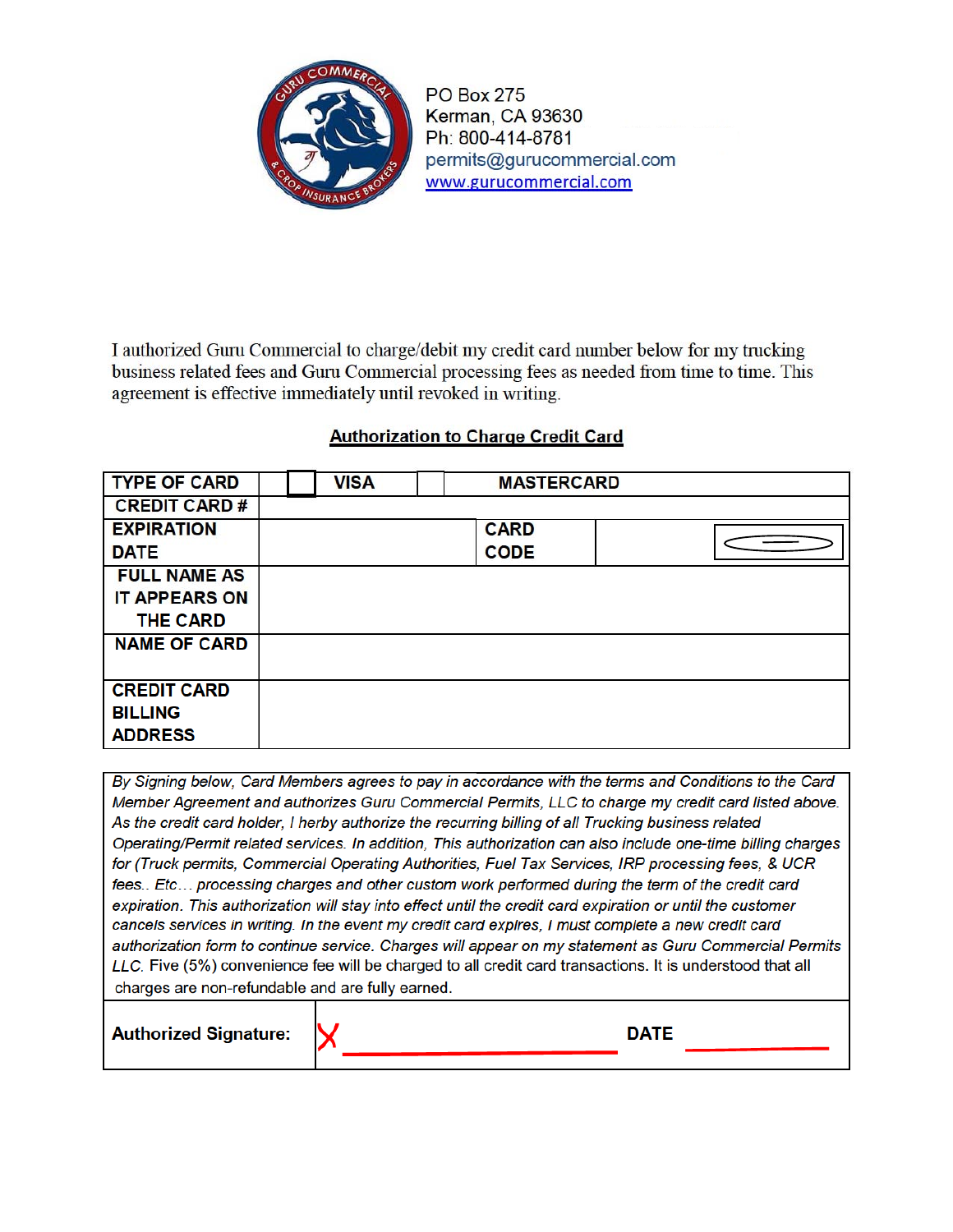| FAX# 916-445-1990 |
|-------------------|
|-------------------|

- You must prepare and maintain operational records for each qualified motor vehicle (QMV) to support:
	- All distance traveled,
	- All fuel purchases,
	- Other information as required by IFTA.
- You must maintain these records for a period of four years from the due date of your IFTA *Quarterly Fuel Use Tax Return*, or the date the return was filed, whichever is later.
- You must report your travel and fuel purchases for each QMV on the IFTA *Quarterly Fuel Use Tax Return*.
- You must complete and file the IFTA *Quarterly Fuel Use Tax Return* on or before the due date for each reporting period.
- You must pay amounts due on or before the due date of the return or billing.
- You must display an IFTA decal on each side of the cab of each of your QMVs.
- You must carry a copy of your IFTA license in the cab of each of your QMVs.

- Failure to file the IFTA *Quarterly Fuel Use Tax Return*, to make records available, and/or to provide adequate records for audit may result in an assessment based on an estimation of the fleet's true liability, using figures of 4.00 miles per gallon and 30,000 miles per QMV per calendar quarter to calculate the tax liability, plus applicable penalties and interest. In addition, no credit for tax paid fuel will be allowed.
- If you do not file your IFTA *Quarterly Fuel Use Tax Return* timely, you will be subject to penalty and interest.
- Failure to pay assessments may result in impoundment of your QMV. The BOE may sell the impounded QMV to collect amounts due.
- If you do not display IFTA decals, you may be assessed a fine or penalty in every U.S. State or Canadian Province in which you travel.
- If you do not display IFTA decals or possess a valid California Fuel Trip Permit when entering California, you may be assessed a penalty from \$100 up to \$500 or, if tax is assessed, a penalty of \$500 or 25% of the tax assessed, whichever is greater. The tax and penalty assessments must be paid before your QMV will be allowed to leave the inspection site.

#### **DECLARATION**

|                                                                                                                                                                                                                                                                                                                                                                                                                                                                     |              | FAX# 916-445-1990  |                                                            |
|---------------------------------------------------------------------------------------------------------------------------------------------------------------------------------------------------------------------------------------------------------------------------------------------------------------------------------------------------------------------------------------------------------------------------------------------------------------------|--------------|--------------------|------------------------------------------------------------|
| BOE-50 (11-09)<br><b>ACKNOWLEDGEMENT OF LICENSEE</b><br><b>RESPONSIBILITIES UNDER THE</b><br><b>INTERNATIONAL FUEL TAX AGREEMENT</b>                                                                                                                                                                                                                                                                                                                                |              |                    | <b>STATE OF CALIFORNIA</b><br><b>BOARD OF EQUALIZATION</b> |
| You have applied for or have been granted a license under the International Fuel Tax Agreement (IFTA) with California.<br>The license carries with it many responsibilities.                                                                                                                                                                                                                                                                                        |              |                    |                                                            |
| ■ You must prepare and maintain operational records for each qualified motor vehicle (QMV) to support:<br>- All distance traveled,<br>- All fuel purchases,                                                                                                                                                                                                                                                                                                         |              |                    |                                                            |
| - Other information as required by IFTA.<br>You must maintain these records for a period of four years from the due date of your IFTA Quarterly Fuel Use Tax                                                                                                                                                                                                                                                                                                        |              |                    |                                                            |
| Return, or the date the return was filed, whichever is later.                                                                                                                                                                                                                                                                                                                                                                                                       |              |                    |                                                            |
| You must report your travel and fuel purchases for each QMV on the IFTA Quarterly Fuel Use Tax Return.<br>You must complete and file the IFTA Quarterly Fuel Use Tax Return on or before the due date for each reporting<br>period.                                                                                                                                                                                                                                 |              |                    |                                                            |
| ■ You must pay amounts due on or before the due date of the return or billing.                                                                                                                                                                                                                                                                                                                                                                                      |              |                    |                                                            |
| You must display an IFTA decal on each side of the cab of each of your QMVs.<br>ш                                                                                                                                                                                                                                                                                                                                                                                   |              |                    |                                                            |
| You must carry a copy of your IFTA license in the cab of each of your QMVs.                                                                                                                                                                                                                                                                                                                                                                                         |              |                    |                                                            |
| If you do not fulfill your responsibilities under your IFTA license, you will be subject to one or more actions by the Board of<br>Equalization (BOE):                                                                                                                                                                                                                                                                                                              |              |                    |                                                            |
| Failure to file the IFTA Quarterly Fuel Use Tax Return, to make records available, and/or to provide adequate records<br>п<br>for audit may result in an assessment based on an estimation of the fleet's true liability, using figures of 4.00 miles per<br>gallon and 30,000 miles per QMV per calendar quarter to calculate the tax liability, plus applicable penalties and<br>interest. In addition, no credit for tax paid fuel will be allowed.              |              |                    |                                                            |
| If you do not file your IFTA Quarterly Fuel Use Tax Return timely, you will be subject to penalty and interest.<br>ш                                                                                                                                                                                                                                                                                                                                                |              |                    |                                                            |
| Failure to pay assessments may result in impoundment of your QMV. The BOE may sell the impounded QMV to<br>collect amounts due.                                                                                                                                                                                                                                                                                                                                     |              |                    |                                                            |
| If you do not display IFTA decals, you may be assessed a fine or penalty in every U.S. State or Canadian Province in<br>which you travel.                                                                                                                                                                                                                                                                                                                           |              |                    |                                                            |
| " If you do not display IFTA decals or possess a valid California Fuel Trip Permit when entering California, you may be<br>assessed a penalty from \$100 up to \$500 or, if tax is assessed, a penalty of \$500 or 25% of the tax assessed,<br>whichever is greater. The tax and penalty assessments must be paid before your QMV will be allowed to leave the<br>inspection site.                                                                                  |              |                    |                                                            |
| <b>PLEASE NOTE:</b> You are responsible for all of the above items. If you use a service agent and that person does not<br>maintain your records as indicated above or does not file your returns timely, you are responsible for any tax, penalty,<br>and interest due. Simply providing information to your service agent does not mean your tax returns have been filed with<br>the BOE.                                                                         |              |                    |                                                            |
|                                                                                                                                                                                                                                                                                                                                                                                                                                                                     |              | <b>DECLARATION</b> |                                                            |
| The undersigned* has read this document and acknowledges the responsibilities of holding a license under the<br>International Fuel Tax Agreement and specific California requirements.                                                                                                                                                                                                                                                                              |              |                    |                                                            |
| NAME (please print)                                                                                                                                                                                                                                                                                                                                                                                                                                                 |              |                    | <b>ACCOUNT NUMBER</b>                                      |
| <b>STREET ADDRESS</b>                                                                                                                                                                                                                                                                                                                                                                                                                                               | <b>CITY</b>  |                    | <b>IF MT 59-</b><br><b>STATE</b><br>ZIP CODE               |
| SIGNATURE                                                                                                                                                                                                                                                                                                                                                                                                                                                           |              |                    | TITLE                                                      |
| *This document must be signed by a corporate officer, owner, partner, or an authorized company employee, not a service agent.                                                                                                                                                                                                                                                                                                                                       |              |                    |                                                            |
| Detailed information on each of the above requirements can be found in BOE publication 50, A Guide to the<br>International Fuel Tax Agreement. To view a copy of publication 50, visit our website at www.boe.ca.gov. Printed copies<br>can be obtained by writing to the Motor Carrier Section, P.O. Box 942879, Sacramento, CA 94279-0065, by calling<br>916-322-9669, or by calling our Taxpayer Information Section at 800-400-7115. Also available in Spanish. |              |                    |                                                            |
|                                                                                                                                                                                                                                                                                                                                                                                                                                                                     | <b>CLEAR</b> | <b>PRINT</b>       |                                                            |

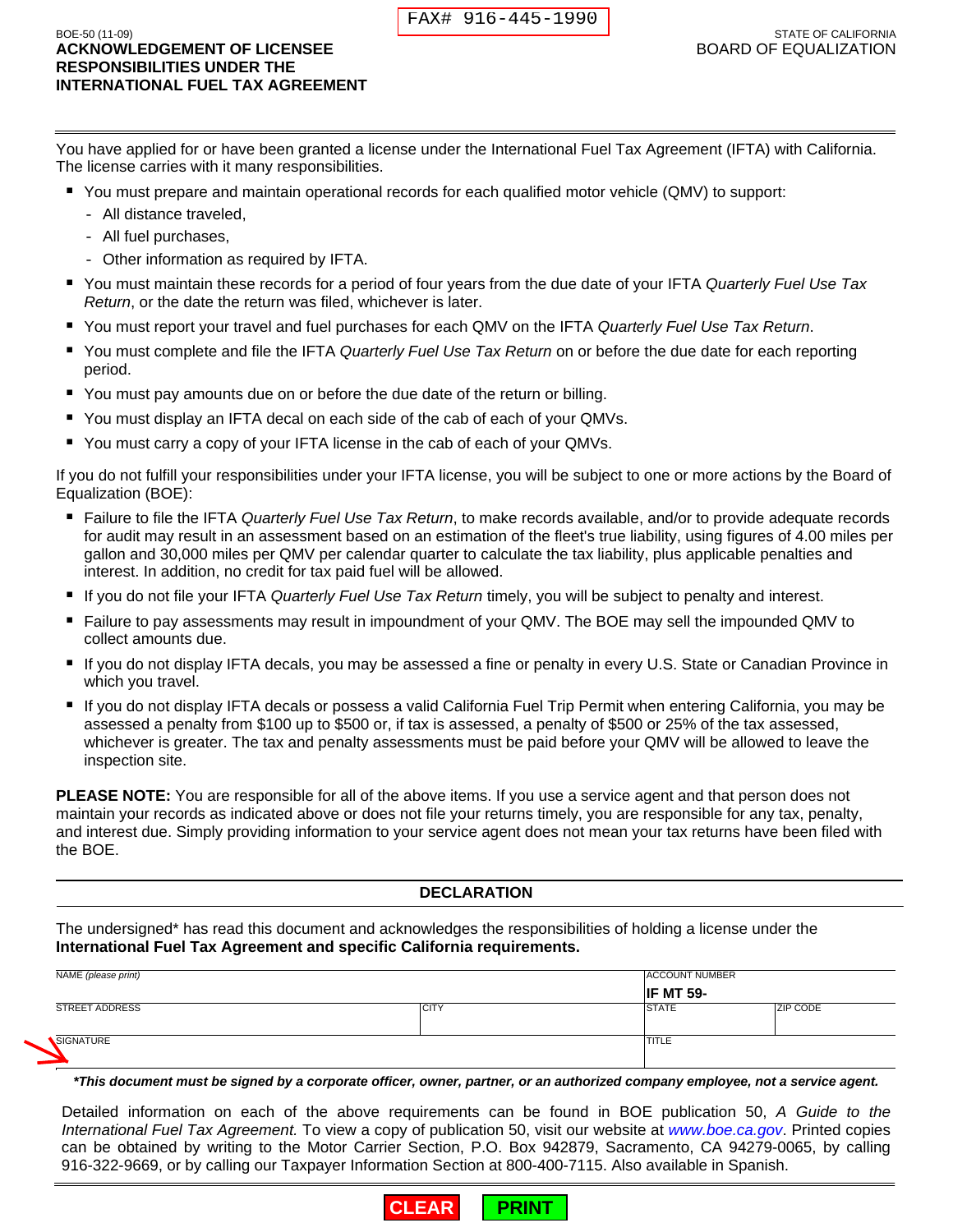| <b>STATE BOARD OF EQUALIZATION</b><br><b>SACRAMENTO CA 94279-0001</b> |                                                             |                                       |                                                                                                                                                                                                                                                                                                                                |                                                                                                                                                                                                        | <b>EMPLOYMENT DEVELOPMENT DEPARTMENT</b>                                                                                                                                                                                                                                                                                                                                                                                                                                                                                                                                                                                                                                                                                                                                                                                                                                                                                                                                                                                                                                                                                                                                                                                                                                                       |  |
|-----------------------------------------------------------------------|-------------------------------------------------------------|---------------------------------------|--------------------------------------------------------------------------------------------------------------------------------------------------------------------------------------------------------------------------------------------------------------------------------------------------------------------------------|--------------------------------------------------------------------------------------------------------------------------------------------------------------------------------------------------------|------------------------------------------------------------------------------------------------------------------------------------------------------------------------------------------------------------------------------------------------------------------------------------------------------------------------------------------------------------------------------------------------------------------------------------------------------------------------------------------------------------------------------------------------------------------------------------------------------------------------------------------------------------------------------------------------------------------------------------------------------------------------------------------------------------------------------------------------------------------------------------------------------------------------------------------------------------------------------------------------------------------------------------------------------------------------------------------------------------------------------------------------------------------------------------------------------------------------------------------------------------------------------------------------|--|
|                                                                       |                                                             |                                       |                                                                                                                                                                                                                                                                                                                                |                                                                                                                                                                                                        | <b>FAX NUMBER</b>                                                                                                                                                                                                                                                                                                                                                                                                                                                                                                                                                                                                                                                                                                                                                                                                                                                                                                                                                                                                                                                                                                                                                                                                                                                                              |  |
|                                                                       |                                                             |                                       |                                                                                                                                                                                                                                                                                                                                |                                                                                                                                                                                                        |                                                                                                                                                                                                                                                                                                                                                                                                                                                                                                                                                                                                                                                                                                                                                                                                                                                                                                                                                                                                                                                                                                                                                                                                                                                                                                |  |
| BOARD OF EQUALIZATION ACCOUNT/PERMIT(S)                               |                                                             |                                       |                                                                                                                                                                                                                                                                                                                                |                                                                                                                                                                                                        |                                                                                                                                                                                                                                                                                                                                                                                                                                                                                                                                                                                                                                                                                                                                                                                                                                                                                                                                                                                                                                                                                                                                                                                                                                                                                                |  |
| MAILING ADDRESS (street and number, city, state, zip code)            |                                                             |                                       |                                                                                                                                                                                                                                                                                                                                |                                                                                                                                                                                                        |                                                                                                                                                                                                                                                                                                                                                                                                                                                                                                                                                                                                                                                                                                                                                                                                                                                                                                                                                                                                                                                                                                                                                                                                                                                                                                |  |
| <b>PARTNERSHIP</b>                                                    |                                                             |                                       |                                                                                                                                                                                                                                                                                                                                |                                                                                                                                                                                                        |                                                                                                                                                                                                                                                                                                                                                                                                                                                                                                                                                                                                                                                                                                                                                                                                                                                                                                                                                                                                                                                                                                                                                                                                                                                                                                |  |
|                                                                       |                                                             |                                       |                                                                                                                                                                                                                                                                                                                                |                                                                                                                                                                                                        |                                                                                                                                                                                                                                                                                                                                                                                                                                                                                                                                                                                                                                                                                                                                                                                                                                                                                                                                                                                                                                                                                                                                                                                                                                                                                                |  |
| $\Box$ State Board of Equalization                                    |                                                             |                                       |                                                                                                                                                                                                                                                                                                                                |                                                                                                                                                                                                        |                                                                                                                                                                                                                                                                                                                                                                                                                                                                                                                                                                                                                                                                                                                                                                                                                                                                                                                                                                                                                                                                                                                                                                                                                                                                                                |  |
|                                                                       |                                                             | APPOINTEE NAME<br><b>GURT NIJJER</b>  |                                                                                                                                                                                                                                                                                                                                |                                                                                                                                                                                                        |                                                                                                                                                                                                                                                                                                                                                                                                                                                                                                                                                                                                                                                                                                                                                                                                                                                                                                                                                                                                                                                                                                                                                                                                                                                                                                |  |
| (state)<br>CA                                                         | (zip code)<br>93704                                         | (city)<br><b>FRESNO</b>               |                                                                                                                                                                                                                                                                                                                                | (state)<br>СA                                                                                                                                                                                          | (zip code)<br>93704                                                                                                                                                                                                                                                                                                                                                                                                                                                                                                                                                                                                                                                                                                                                                                                                                                                                                                                                                                                                                                                                                                                                                                                                                                                                            |  |
|                                                                       |                                                             |                                       |                                                                                                                                                                                                                                                                                                                                |                                                                                                                                                                                                        | 800 ) 687-4815                                                                                                                                                                                                                                                                                                                                                                                                                                                                                                                                                                                                                                                                                                                                                                                                                                                                                                                                                                                                                                                                                                                                                                                                                                                                                 |  |
|                                                                       |                                                             |                                       |                                                                                                                                                                                                                                                                                                                                |                                                                                                                                                                                                        |                                                                                                                                                                                                                                                                                                                                                                                                                                                                                                                                                                                                                                                                                                                                                                                                                                                                                                                                                                                                                                                                                                                                                                                                                                                                                                |  |
|                                                                       |                                                             |                                       |                                                                                                                                                                                                                                                                                                                                |                                                                                                                                                                                                        |                                                                                                                                                                                                                                                                                                                                                                                                                                                                                                                                                                                                                                                                                                                                                                                                                                                                                                                                                                                                                                                                                                                                                                                                                                                                                                |  |
|                                                                       |                                                             |                                       |                                                                                                                                                                                                                                                                                                                                |                                                                                                                                                                                                        |                                                                                                                                                                                                                                                                                                                                                                                                                                                                                                                                                                                                                                                                                                                                                                                                                                                                                                                                                                                                                                                                                                                                                                                                                                                                                                |  |
|                                                                       |                                                             |                                       |                                                                                                                                                                                                                                                                                                                                |                                                                                                                                                                                                        |                                                                                                                                                                                                                                                                                                                                                                                                                                                                                                                                                                                                                                                                                                                                                                                                                                                                                                                                                                                                                                                                                                                                                                                                                                                                                                |  |
|                                                                       |                                                             |                                       |                                                                                                                                                                                                                                                                                                                                |                                                                                                                                                                                                        |                                                                                                                                                                                                                                                                                                                                                                                                                                                                                                                                                                                                                                                                                                                                                                                                                                                                                                                                                                                                                                                                                                                                                                                                                                                                                                |  |
|                                                                       | General Authorization (including all acts described below). |                                       |                                                                                                                                                                                                                                                                                                                                |                                                                                                                                                                                                        |                                                                                                                                                                                                                                                                                                                                                                                                                                                                                                                                                                                                                                                                                                                                                                                                                                                                                                                                                                                                                                                                                                                                                                                                                                                                                                |  |
|                                                                       | <b>FAX NUMBER</b><br>Franchise and Income Tax Law           | <b>PO BOX 2828</b><br>$(800)687-4815$ | Check below to indicate the appropriate agency. Please note that a separate form must be completed and provided to each agency checked.<br><b>FRANCHISE TAX BOARD</b><br>RANCHO CORDOVA CA 95741-2828<br>FAX 916-845-0523<br><b>BUSINESS OR CORPORATION NAME</b><br><b>CORPORATION</b><br><b>Franchise Tax Board</b><br>Other: | APPOINTEE BUSINESS NAME (if applicable)<br>516 W. SHAW AVE #200<br>APPOINTEE ADDRESS (street and number)<br>TELEPHONE NUMBER<br>800 ) 414-8781 Ext. 777<br>Payroll Tax Law<br><b>Benefit Reporting</b> | <b>PO BOX 826880 MIC 28</b><br><b>SACRAMENTO CA 94280-0001</b><br>916-654-7263 · FAX 916-654-9211<br><b>TELEPHONE NUMBER</b><br>FEDERAL EMPLOYER IDENTIFICATION NUMBER(S) CALIFORNIA SECRETARY OF STATE NUMBER(S)<br>EDD EMPLOYER ACCOUNT NUMBER<br><b>LIMITED LIABILITY COMPANY</b><br>As owner, officer, receiver, administrator, or trustee for the taxpayer, or as a party to the tax or fee matter before the:<br><b>Employment Development Department</b><br>I hereby appoint: [enter below the individual appointee(s) name(s), address(es) (including zip code), telephone number(s) and FAX<br>number(s) – do not enter names of accounting or law firms, partnerships, corporations, etc., as the appointee name]<br><b>FAX NUMBER</b><br>As attorney(s)-in-fact to represent the taxpayer(s) for the following tax or fee matters: [specify type(s) of tax]<br>SPECIFY THE TAX OR FEE YEAR(S) OR PERIOD(S) [IF ESTATE TAX, INDICATE DATE OF DEATH] (for Board of Equalization and Franchise Tax Board purposes)<br>The attorney(s)-in-fact (or any of them) are authorized, subject to revocation, to receive confidential tax information and to<br>perform on behalf of the taxpayer(s) the following acts for the tax or fee matters described above: [check the box(es) for the |  |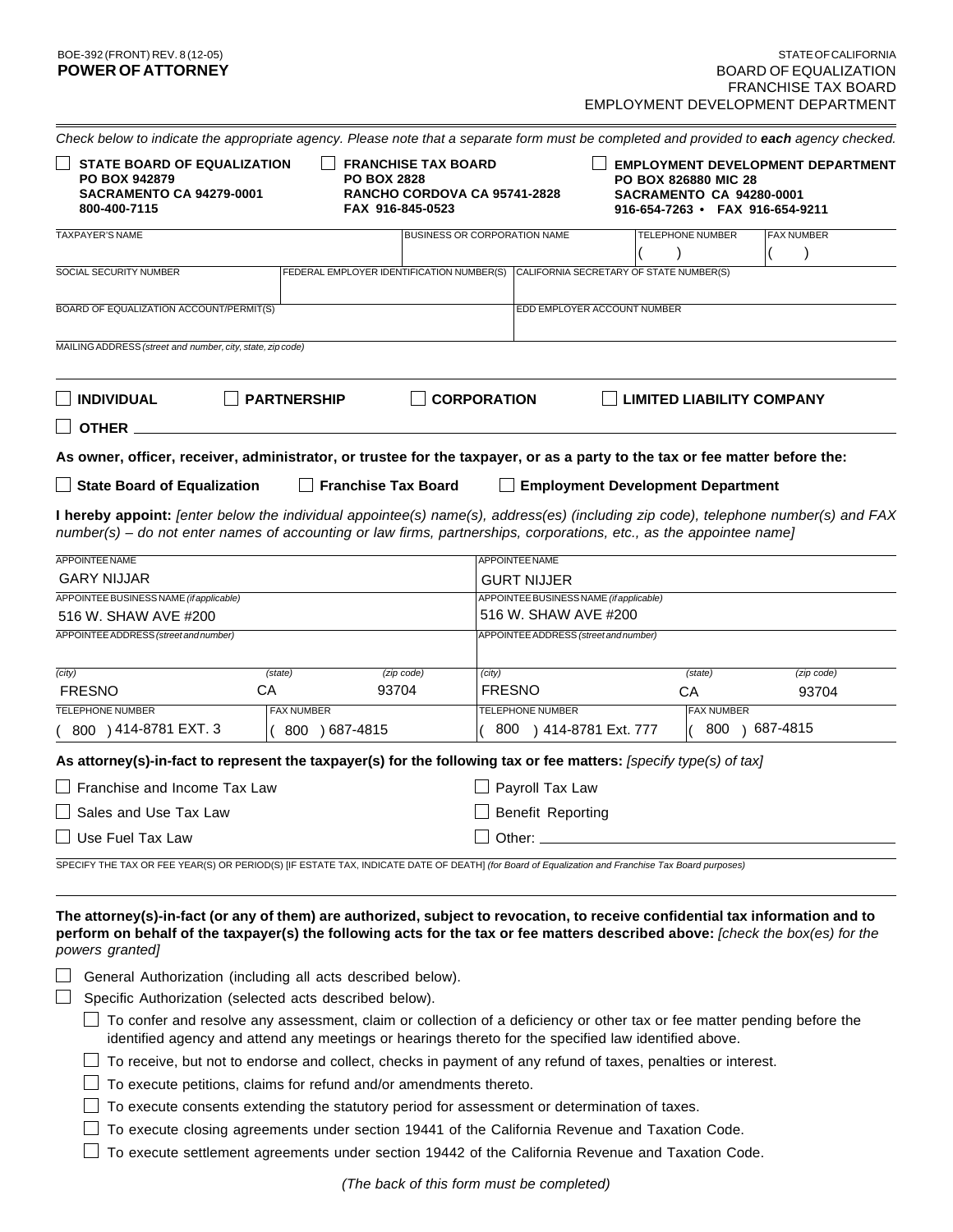$\Box$  To represent the taxpayer for changes to their mailing address for any and all Payroll Tax Law, Benefit Reporting, both Payroll Tax Law and Benefit Reporting.

To execute settlement agreements under section 1236 of the California Unemployment Insurance Code.

 $\Box$  To delegate authority or to substitute another representative.

 $\Box$  Other acts (specify):  $\Box$ 

Franchise Tax Board (FTB) will send you and your first representative listed a copy of FTB computer generated notices as they become available.

Check this box if you **do not** want FTB to send copies of available FTB computer generated notices to your first representative listed.

(Note: Not all FTB processing systems are capable of generating representative copies at this time.)

**This power of attorney revokes all earlier Power(s) of Attorney on file with the California State Board of Equalization, the Employment Development Department, or the Franchise Tax Board as identified above for the same matters and years or periods covered by this form, except for the following:** [specify to whom granted, date and address, or refer to attached copies of earlier power(s)]

NAME DATE POWER OF ATTORNEY GRANTED AND A SERIES AND THE POWER OF ATTORNEY GRANTED ADDRESS (street and number, city, state, zip code)

**Unless limited, this Power of Attorney will remain in effect until the final resolution of all tax matters specified herein.** [specify expiration date if limited term]

TIME LIMIT/EXPIRATION DATE (for Board of Equalization and Franchise Tax Board purposes)

**Signature of Taxpayer(s)** — If a tax matter concerns a joint return, **both** husband and wife must sign if joint representation is requested. If you are a corporate officer, partner, guardian, tax matters partner/person, executor, receiver, registered domestic partner, administrator, or trustee on behalf of the taxpayer, by signing this Power of Attorney you are certifying that you have the authority to execute this form on behalf of the taxpayer.

#### **IF THIS POWER OF ATTORNEY IS NOT SIGNED AND DATED BY AN AUTHORIZED INDIVIDUAL, IT WILL BE RETURNED AS INVALID.** ▲

|   | SICNATURE  | TITLE (if applicable) | DATE             |  |
|---|------------|-----------------------|------------------|--|
| 画 |            |                       |                  |  |
|   | PRINT NAME |                       | <b>TELEPHONE</b> |  |
|   |            |                       |                  |  |
|   | SIGNATURE  | TITLE (if applicable) | <b>DATE</b>      |  |
| ¢ |            |                       |                  |  |
|   | PRINT NAME |                       | <b>TELEPHONE</b> |  |
|   |            |                       |                  |  |
|   |            |                       |                  |  |